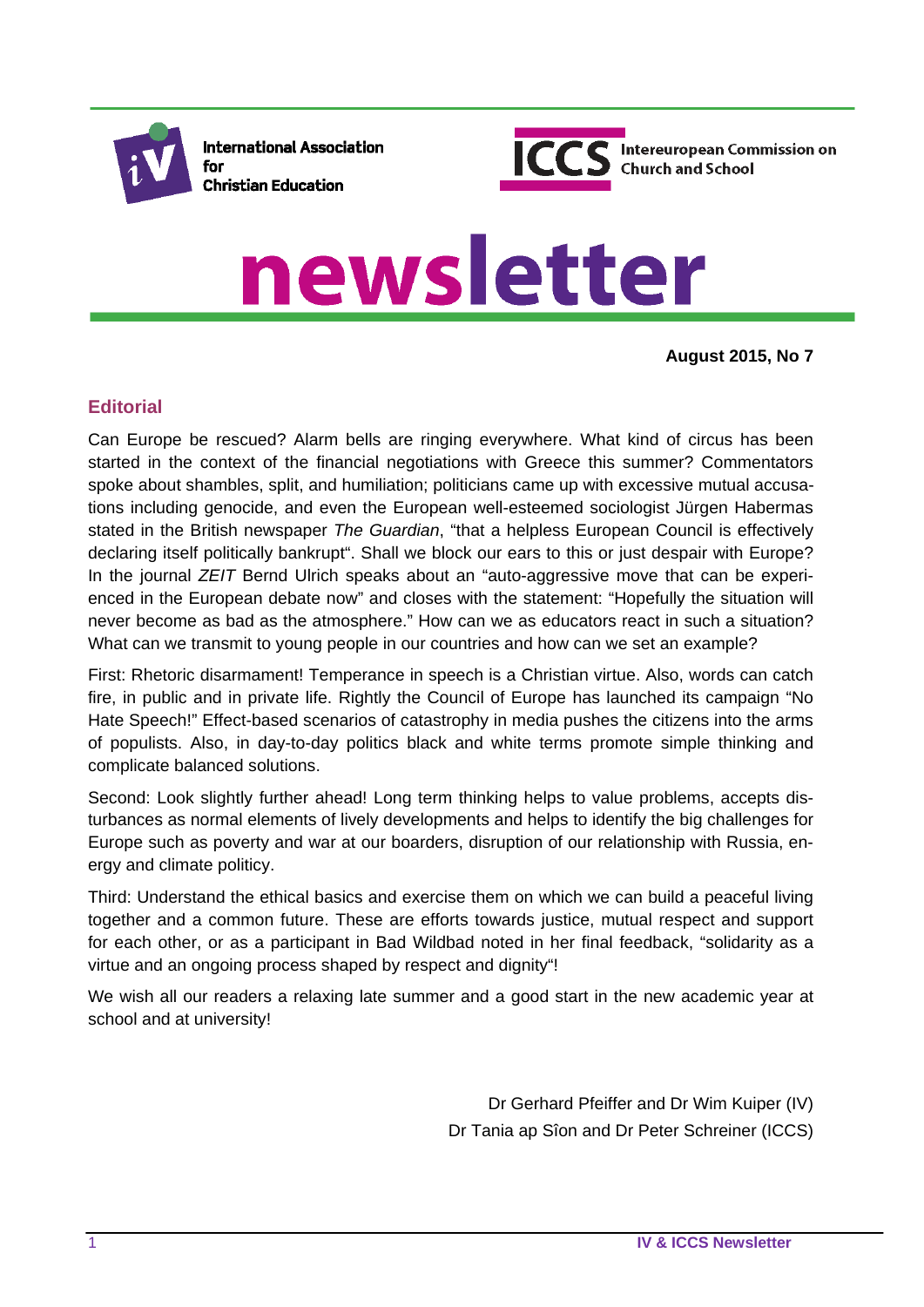# **Information from IV and ICCS**

## **Impressed by freedom and diversity of Christian schools – study tour in the Netherlands**

VERUS, the umbrella organisation of Protestant schools in the Netherlands, was the host for a group of head teachers and experts who visited the Netherlands from 3-7 March 2015. A wellbalanced programme included visits to schools of different age groups and educational ethos and introduced them to special elements of the Dutch school system that differs from other European countries by its high percentage of schools with a confessional character. The variety of pedagogical models and the different expressions of Protestant identity of the schools created awe and wonder. A summary of these impressions in German, English and Dutch can be found at http://www.int-v.org under "Proceedings". IV and ICCS will continue with this series of study visits for head teachers, and next will be a repetition of this offer in March 2016.

## **"Seeking Solidarity in a troubled Europe" – Educators from ten countries at the European Seminar in Bad Wildbad**

The 30 participants (including the speakers) of the European seminar for teachers, organized by IV and ICCS from 7<sup>t</sup>-10 April 2015, came from Belgium, Germany, France, Great Britain, Hungary Latvia, Slovak Republic and Switzerland.

The host was the the Academy for in-service training and personal development at schools in Baden-Wuerttemberg. High-ranking experts and school practitioners had a vivid exchange about the conditions to train and exercise solidarity in education and schools, and they learned about many educational strategies and models supporting solidarity. A report is available at http://www.int-v.org/index.php?a=2015040710\_Bericht. There you find also the text of a number of the contributions.

## **IV & ICCS: Membership of the Church of Ireland**

The Church of Ireland (http://www.ireland.anglican.org/) has become a member of ICCS and of IV. Both organisations have long established contacts with Dr Ken Fennelly, the school officer of the Church of Ireland, most recently at the meeting of ICCS correspondents in April 2014 and at the IV General Assembly 2015 in Papá. Both boards are pleased about the new member and hope for rich mutual exchange.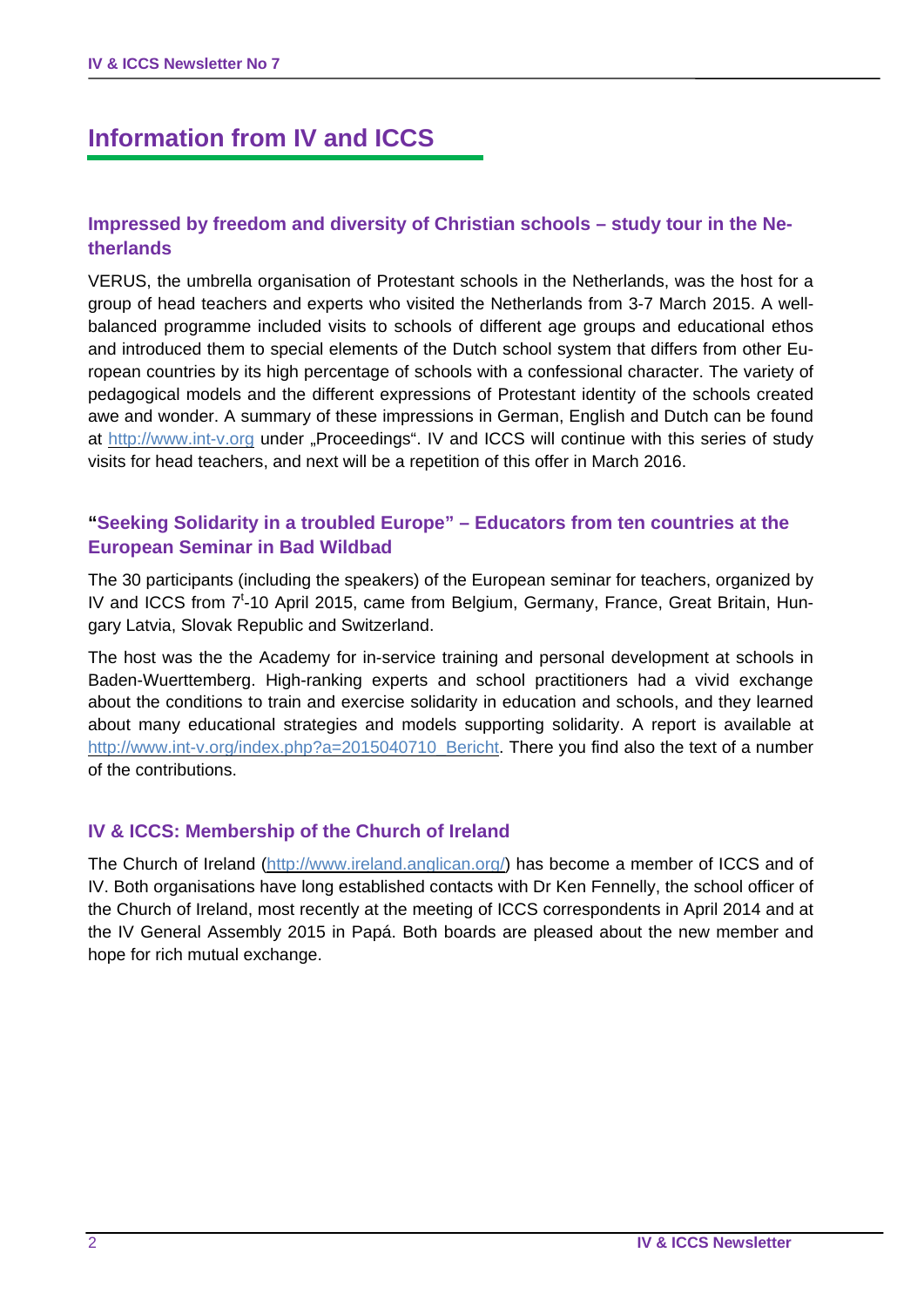# **Updates from the project "500 Protestant Schools worldwide celebrate 500 Years of Reformation "**

Now more than 490 schools are registered at www.schools500reformation.net. As a new instrument there is now an Internet-Forum for dialogue and exchange between students, teachers and others who are involved in the project. Via http://forum.schools500reformation.net/ you can use the page of the forum which consists of many thematic or target group oriented sub-fora. The initiators are hoping that it will be heavily used.

The international steering group met on 20-21 April 2015 in Woerden (the Netherlands) to evaluate the project so far and to develop ideas for the time up to the jubilee as well as for the time afterwards. The steering group accompanies the work of the office of the project at the University of Bamberg that is organized by Simone Kohlmann. The office also publishes the Newsletter that includes current information about the project. The latest issue of July 2015 can be downloaded at http://www.schools500reformation.net/newsletter. Interactive participation is also possible through facebook: https://www.facebook.com/schools500reformation.

"500 Protestant Schools – One World. Towards the Reformation Jubilee 2017" is the title of the second international conference. Head teachers especially from all over the world are invited for encounter, exchange and networking with one another. The event takes place from  $15{\text -}17^{\text{t}}$  October 2015 in Wittenberg (working language: English). Highlights of the programme include workshops such as "What makes my School a Protestant School", "How to Shape the Future in Protestant Schools", "Planning the Reformation Jubilee 2017 (with Regional Focus)". The International Association for Christian Education (IV) is co-organizer of the conference.

## **ICCS & CoGREE: Klingenthal Colloquy in 2016**

Every second year ICCS & CoGREE organize a colloquy at Klingenthal near Strasbourg. The objective of the event is to learn about current developments in education activities of the Council of Europe and to discuss how to connect our own activities with these. At the colloquy in 2014 issues and projects of intercultural education and the religious dimension were the focus of the programme. The next colloquy is planned for 10-14 October 2016. More information will be available at the end of this year. Please note the date in your diary.

## **ICCS: Crossings and Crosses: RE in border regions of Europe**

The *University of Södertörn in Huddinge*, Stockholm, organized a comparative, interdisciplinary project from 2009 to 2012 to investigate how borders influence and shape the context and content of religious education in school. They organized research in schools of border places and regions. Eight case studies have now been published. At an expert symposium in May a publication was delivered with the title: *Crossings and Crosses. Borders, Educations, and Religions in Northern Europe*, Boston/Berlin: De Gruyter, edited by Jenny Berglund, Thomas Lundén and Peter Strandbrink with case studies and other contributions related to the research context (ISBN 978-1614517542). At the symposium in Stockholm Dr Peter Schreiner presented his contribution in the book with the title: "Religious education in the European context."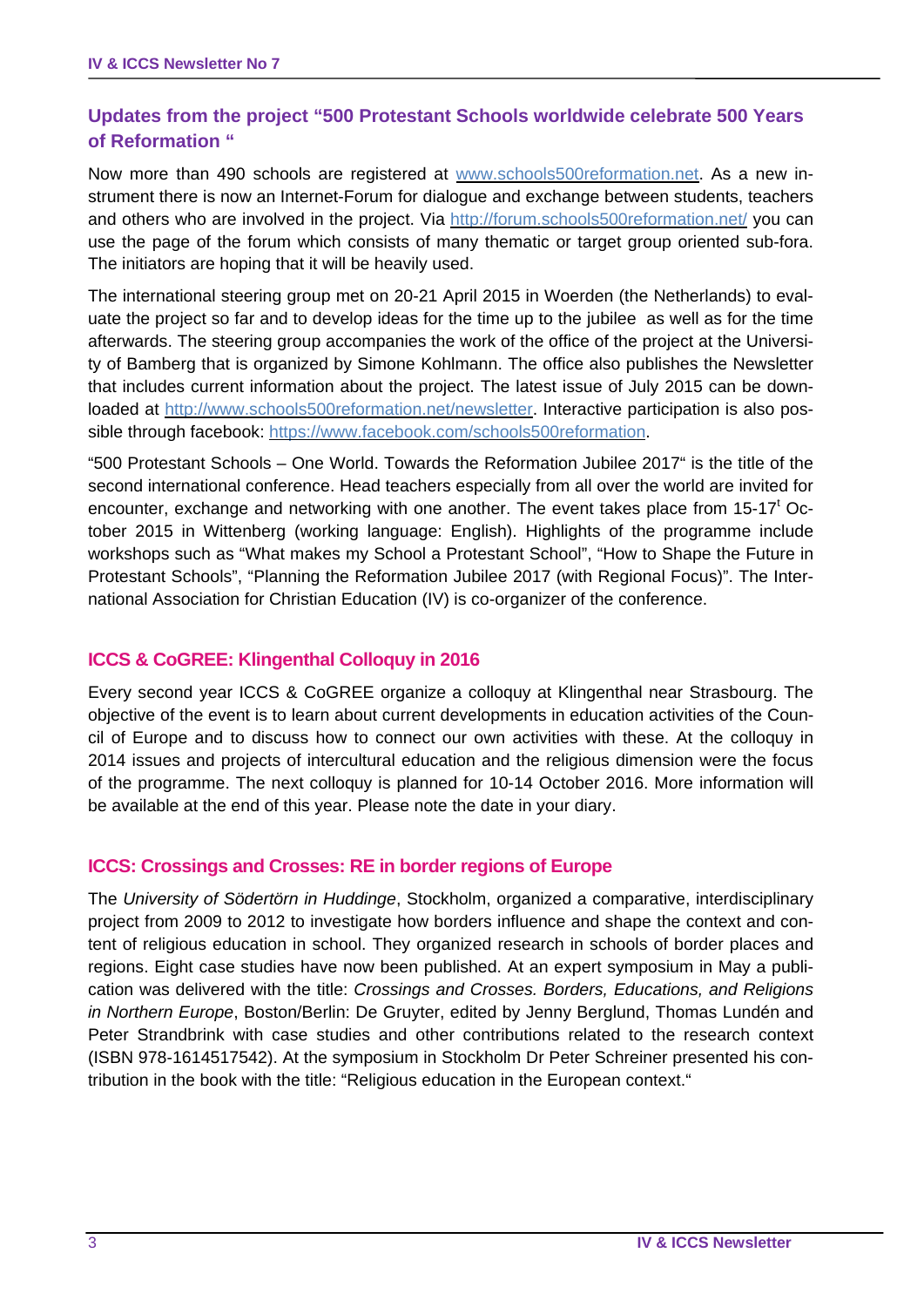## **IV: Enabling for Dialogue– IV-General Assembly 2015**

Also in 2015 the General Assembly of the International Association for Christian Education (IV) will be combined with an educational study day. The theme is: "Dialogue ability in a pluralistic society as an aim of education of Christian schools." The programme also includes the reception of new members and an enlargement of the board. The meeting will take place on 29-30 November in Bern (Switzerland). The host will be two Education Centres with a Protestant tradition (Campus Muristalden and NMS: New Middle School).

## **Best-practice-exchange in Switzerland – ESCH-Annual Meeting 2015 in Zürich**

The forum of Protestant Schools in Switzerland (ESCH) brings together schools of Protestant tradition in the German speaking part of Switzerland. Its annual meetings create an important platform for exchange and for the introduction of innovative educational initiatives. In addition, every second year, the Catholic schools of inner Switzerland take part in the event. A report about the annual meeting on 23 January 2015 in Zürich, written by Bertrand Knobel, is available at: http://www.int-v.org/downloads/2015\_TreffenEvSchuleCH-Zuerich.pdf

## **Cooperative-confessional RE on the agenda – AEED-Meeting of Representatives in Münster**

The Association of Protestant Educators in Germany (AEED) continues its efforts for collaboration of the different confessions in teaching religious education. At its Meeting of Representatives from 6-8 March 2015 a report was given about the debate of the "Manifest of Würzburg" that was published in 2014 by the AEED, together with its Catholic sister association dkv – professional association for religious education. The associations want to announce the positive experiences with a cooperative confessional approach to RE and to promote further development. The Meeting in Münster also elected a new board. Martin Pfeifenberger (Nuerenberg) was elected as new chair person. More details at: http://www.aeed.de

## **School Confederations planning a new structure - AGES-General Assembly in Nueremberg**

The Association of Protestant School Confederations (AGES) brings together associations of head teachers from all over Germany. Their general assembly on 13 March 2015 in Nueremberg showed that the School Confederations are an important platform for educational exchange. They organize practical in-service courses on themes such as the role of the teacher, burnout, inclusion, training of school advisors and head teachers.

The conference on economic issues deals with housekeeping and juridical issues that are of common interest. Since most of the members of AGES collaborate already in many federal states and territorial churches, there are initial ideas to create a Protestant School Confederation of Germany in place of the regional associations.

## **The Netherlands: Protestant and Catholic Schools on a common way**

VERUS – *Vereniging voor christelijk onderwijs* (many may know the former name Besturenraad) is the biggest member organisation of IV. As an umbrella and service organisation, to date, VERUS represents nearly all Protestant schools with more than 2,000 schools. On 21 May 2015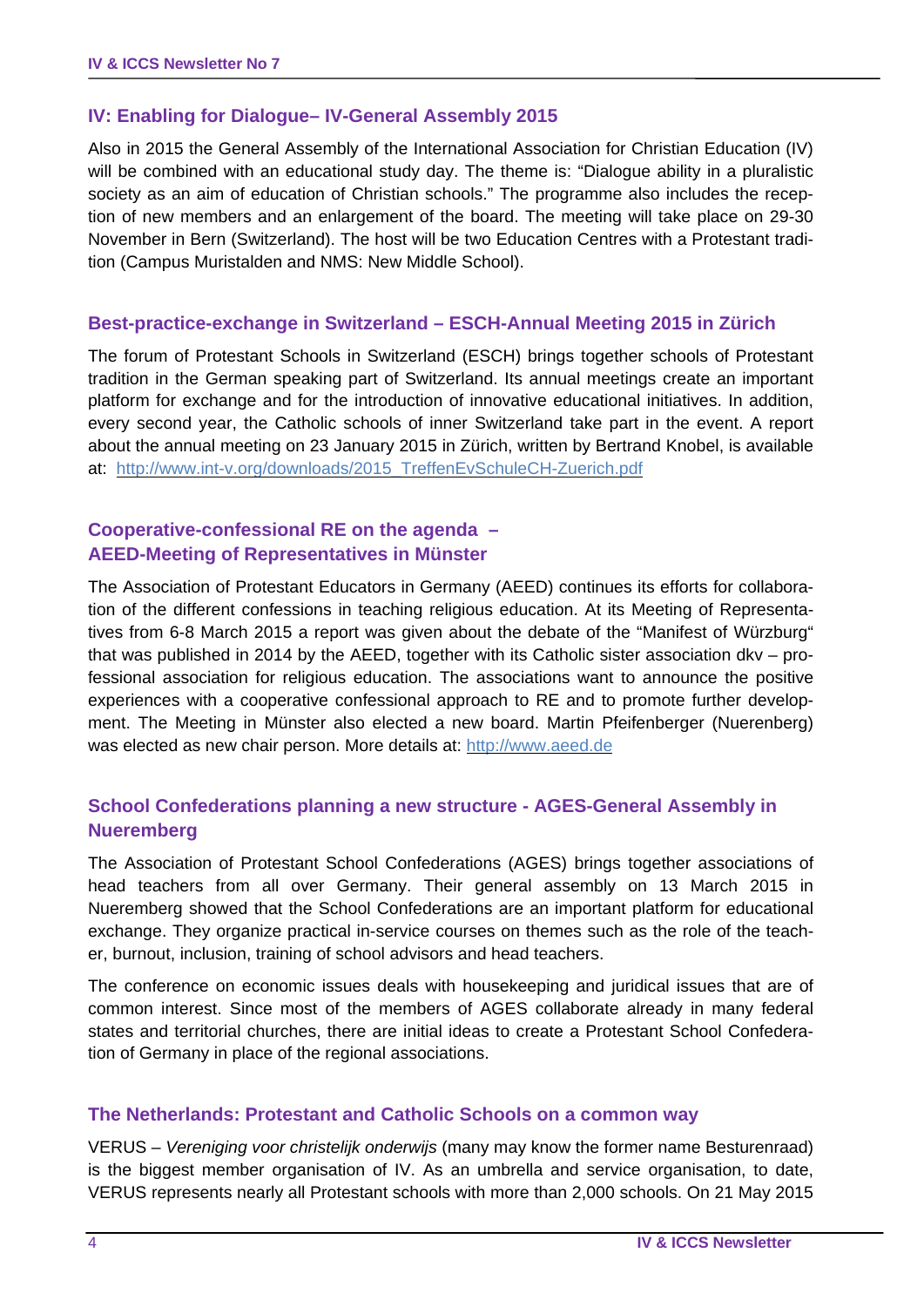the organisation merged with its Catholic sister association after a process of some years. Now it is called *Vereniging voor katholiek en christelijk onderwijs*. (In the Dutch language "christelijk" includes the broad spectrum of Protestant denominations.) The new organisation represents now more than 60 percent of the Dutch schools. Pooling of power and increased efficiency are the main aims of the unification, but "unity in diversity" will stay; as the Chair of the board Dr Wim Kuiper writes, "Catholics and Protestants are rolls of the same pastry but baked in a different way."

# **CoGREE and Member Organisations**



## **EFTRE: Board Meeting in Dublin**

The board of EFTRE, which consists of a national representative of each country of EFTRE member organizations, met for its annual meeting on 7 March 2015 in Dublin at the Irish Centre for Religious Education. The main activity was to discuss and work with the Council of Europe



document "Signposts – Policy and practice for teaching about religions and non-religious world views in intercultural education" and to prepare the 2016 conference in Vienna, organized in cooperation with CoGREE.

## **EFTRE & CoGREE: Common Conference in Vienna 2016**

EFTRE organises its next European Conference in cooperation with CoGREE. It takes place from 31 August – 3 September 2016 at the University of Vienna with the theme: "Believing, belonging, behaving: Challenges for Religious Education in the 21st Century." The following have already been confirmed as speakers at the conference: Professor Dr Paul Zulehner, University of Vienna, Professor Dr Bert Roebben, University of Dortmund, Professor Dr Denise Cush, Bath Spa University and Dr Peter Schreiner (Comenius-Institut/CoGREE). The conference will deal with changes and processes of transformation concerning religion and with consequences for religious education from an education policy perspective, from a research perspective and from a school practice perspective. So, three main areas will be the focus: education policy, research and educational practice. In addition to plenary presentations a number of workshops and ex-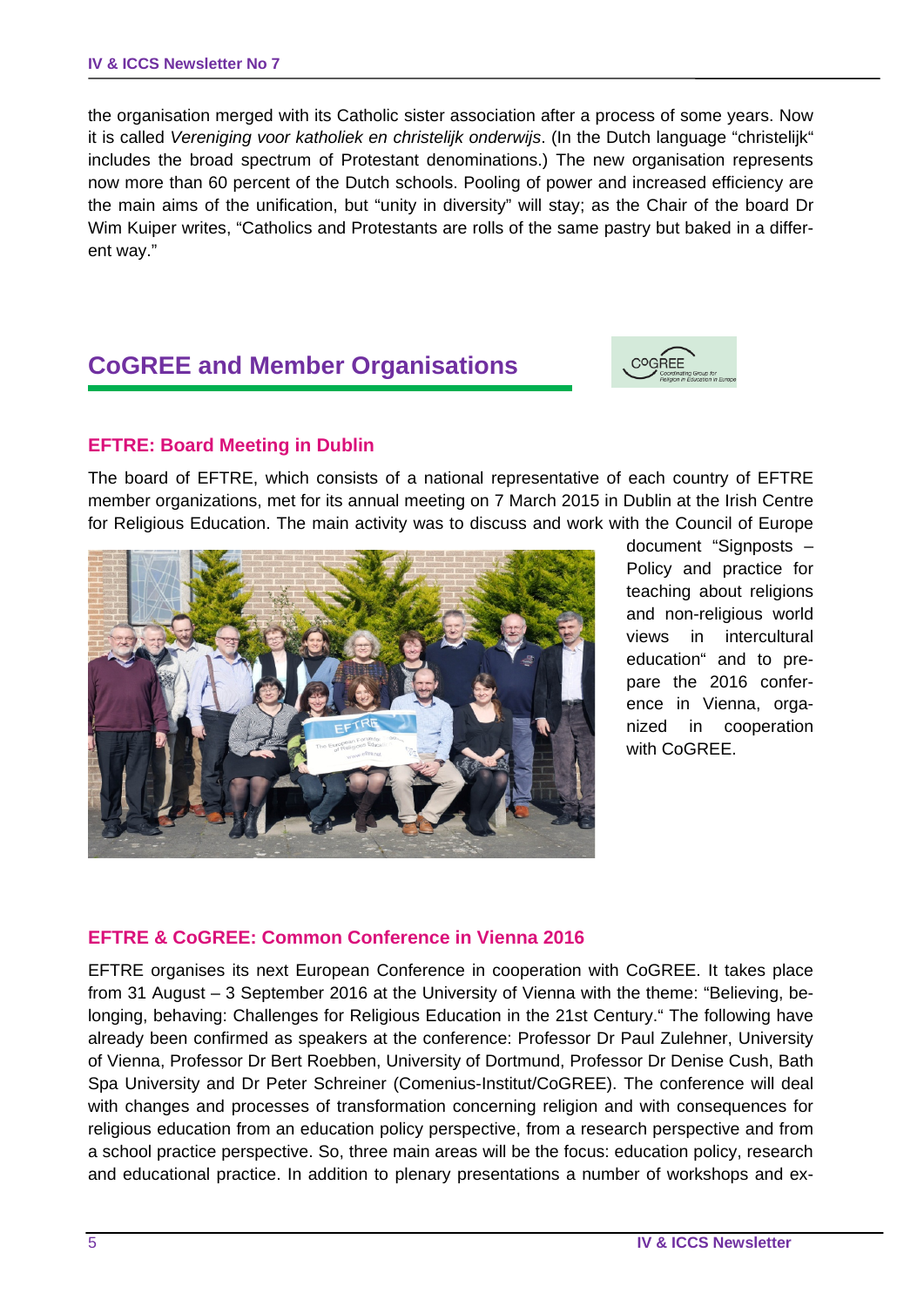cursions in Vienna will be organised. More information and the invitation to the conference will be published in the autumn at: www.eftre.org and also www.cogree.com.

# **CEC and CPCE**

## **CEC: Thematic Reference Group on Education for Democratic Citizenship**



One of ten planned Thematic Reference Groups of the Conference of European Churches (CEC) will deal with developments in the field of "Education for Democratic Citizenship". It is good news that there are ten nominations for the group from CEC member churches and from organizations in partnership with CEC. The group will have its

first meeting in October 2015 in Strasbourg. Dr Peter Schreiner is a member of the group with a mandate of both the Evangelical Church in Germany (EKD) and ICCS.

## **CEC: European Secretaries meet in November in Strasbourg**

From 16-18 November 2015 the European secretaries of the member churches of CEC as well as representatives of the organisations in partnership are invited to a meeting in Strasbourg. The theme is "Conflicts and Reconciliation: The role of the Council of Europe." The programme includes meetings with the Director of Programmes of the Council of Europe, Verena Taylor and the Commissioner for Human Rights. Dr Gerhard Pfeiffer will participate at this event on behalf of IV & ICCS.

## **CPCE: "Focal Points for Protestant Education in Europe – Contributions of Protestant Churches for a European civil society"**



This is the title of the long planned (with participation of ICCS and IV) forum on education that takes now place on 26-28 October 2015 at the Protestant Academy Tutzing. Partners in cooperation with CPCE are the Evangelical-Lutheran Chuch of Bavaria and " bildung evangelisch in Europa" (beE). The aim of the conference is to describe the common responsibility for education of the churches in Europe and to identify their active role. Among the focal points are "Protestant Schools" (chair: Dr Gerhard Pfeiffer), "Volun-

tary service between church-internal training and commitment in civil society", "Religious education in local churches in the face of discontinued traditions and a new religious diversity", and "Society related education by example of the Protestant Academies." Invitation and programme: http://www.int-v.org/downloads/2015102028\_ProgrammGEKE2015.pdf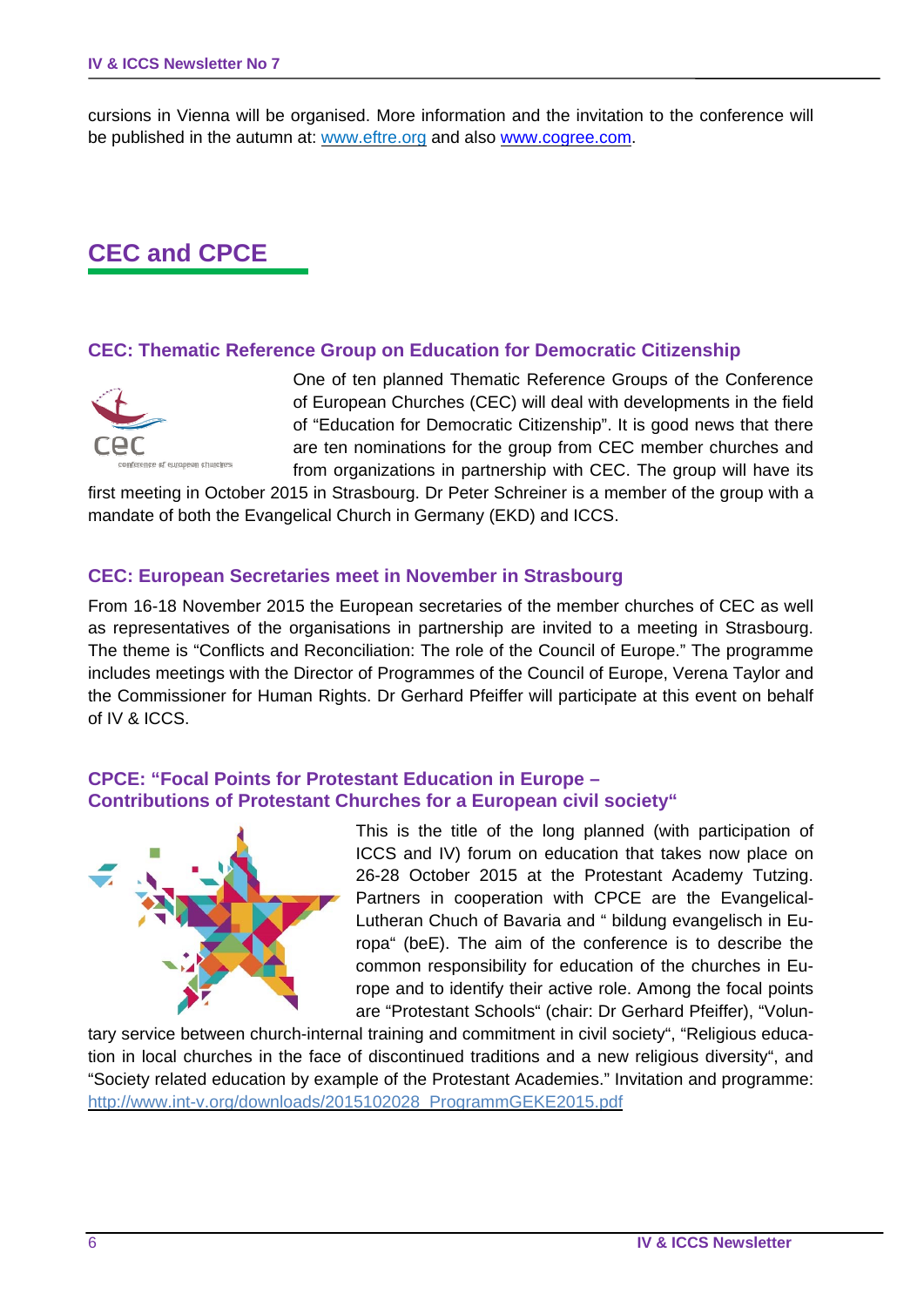## **CPCE: RE at European Schools**

"The future of religious education at European schools – schools of the European Union at places where there are institutions of the EU" - [http://www.eursc.eu/index.php?l=3] is the theme of a working group of CPCE with representatives of member churches, from European schools and from COMECE. The reason for the establishment of the group are planned revisions of the structure of the secondary level II at the European schools that include also a reform of the existing confessional approach to RE. The next meeting of the group will take place in Tutzing on 28<sup>th</sup> of October.

# **Council of Europe and European Union**



## **Council of Europe: Consultations on "Signposts" in Greece and Germany**

The Council of Europe has published a document: *Signposts – Policy and practice for teaching about religions and non-religious world views in intercultural education* (Straßburg 2014) that deals with issues of recognition and reception of religion and non-religious worldviews in the context of intercultural eduction in schools. On 15 May 2015 a first consultation based on *Signposts* happened in Greece. Dr Claudia Lenz from the Euroepan Wergeland Centre in Oslo and Dr Peter Schreiner from the Coordinating Group on Religion in Education in Europe CoGREE and the Comenius-Institut participated as experts (see:

http://www.theewc.org/news/view/crete.expert.consultation.on.signposts).

At this event the new syllabus on Orthodox religious education for primary and secondary school, mandated by the Ministry of Education in 2011, was discussed and connecting points with *Signposts* were mentioned.

Another consultation is planned for 13 November 2015 at the University of Hildesheim in Germany with experts from intercultural education as well as from religious education. At the Council of Europe's Conference on "Human Rights and Democracy in Action: Addressing Radicalisation and Extremism through Education", 24-25 September 2015 in Strasbourg, *Signposts* will be also presented as a project.

## **Council of Europe: New Action Plan adopted**

In May 2015 the Commitee of Ministers adopted an action plan to combat extremism and radicalization. In the introduction it said: "It is the task of the Council of Europe to safeguard European values and individual rights at pan-European level." The six-page document serves two main aims:

1. To reinforce the legal framework against terrorism and violent extremism;

2. To prevent and fight violent radicalization through concrete measures in the public sector.

In the document it is expressed that the *Signposts* document has a high priority and shall be distributed widely. This includes translations in different languages that are already in the pipe